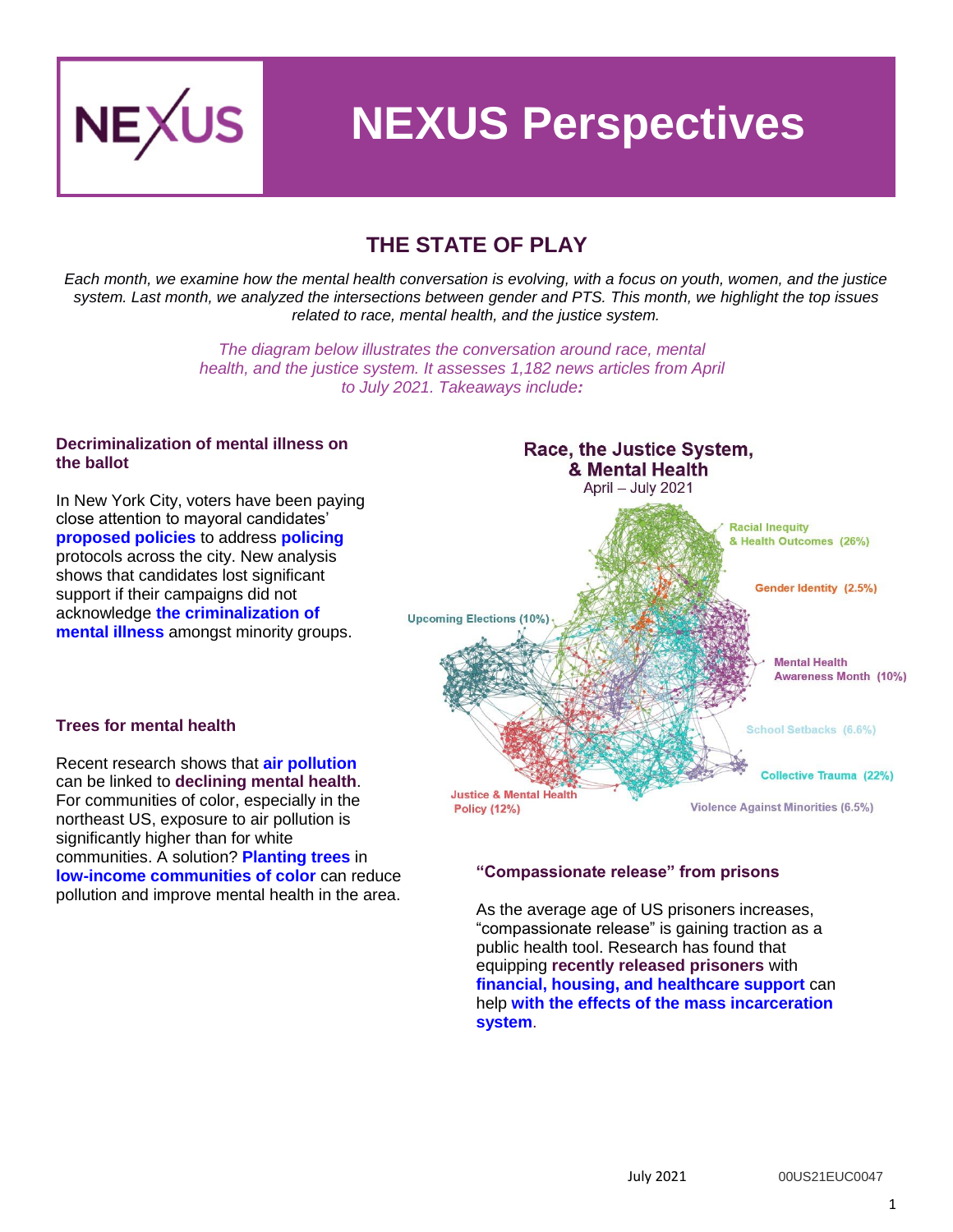# **THOUGHT STARTERS**

*A roundup of thought-provoking pieces on mental health for youth, women, and the justice system.*



#### **Youth Mental Health: LGBTQ youth's "urgent call to action"**

According to a recent survey, LGBTQ youth in the US are disproportionately suffering from mental health crises. **[The Trevor Project's 2021 National Survey](https://www.thetrevorproject.org/survey-2021/)** sheds light on the experiences of 35,000 LGBTQ individuals aged between 13-24. The vast majority of survey respondents reported that political events, social media, and COVID-19 negatively affected their mental health. Additionally, LGBTQ youth of color report experiencing further distress from systemic injustices. Nearly half of respondents wanted counseling from a mental health professional but were unable to receive it in the past year.

*"This data underscores many of the serious challenges experienced by LGBTQ youth over the last year and should serve as an urgent call to action. But it also speaks to the diversity and resiliency of LGBTQ youth and provides valuable insights into their everyday sources of strength and positivity."*



#### **Women's Mental Health: A powerful resource for Black women in LA**

The **[California Black Women's Health Project](https://www.cabwhp.org/mental-health.html)**'s Mental Health Toolkit offers a model for how a resource can connect people in need to mental health services. The helps to answer the question: *where do you turn in a time of crisis?:*

*"As a result [of varying challenges that Black women disproportionately face], many are plagued by tension, anxiety, worry and fear. Because of the powerful and complex links between the mind, emotions and body, chronic states of stress and anxiety can have dangerous and sometimes fatal, health consequences. In addition, the daily struggles of coping with racism and sexism further exacerbate mental and emotional stress."*



#### **The Justice System: Trauma, punishment, and children of color**

A **[brief](https://www.law.georgetown.edu/poverty-inequality-center/wp-content/uploads/sites/14/2019/12/Mental-Health-and-Girls-of-Color.pdf)** published by **[Georgetown Law](https://www.law.georgetown.edu/poverty-inequality-center/wp-content/uploads/sites/14/2019/12/Mental-Health-and-Girls-of-Color.pdf)**, authored by **[Kimberlyn Leary, Ph.D.](https://www.law.georgetown.edu/poverty-inequality-center/wp-content/uploads/sites/14/2019/12/Mental-Health-and-Girls-of-Color.pdf)**, highlights how children of color experience substantially higher rates of adversity during childhood than their white peers. This exposure to trauma can significantly impact physical and mental health, as well as educational and economic outcomes. Furthermore, exposure to trauma can lead to engagement with the juvenile justice system, thereby exacerbating symptoms.

*"Indeed, studies indicate that girls involved in the justice system report high rates of trauma. As indicated, some 45 percent of detained girls have experienced five or more [Adverse Childhood Experiences]. Many of the behaviors culminating in girls' being detained are also behaviors that are consequent to trauma exposure."*